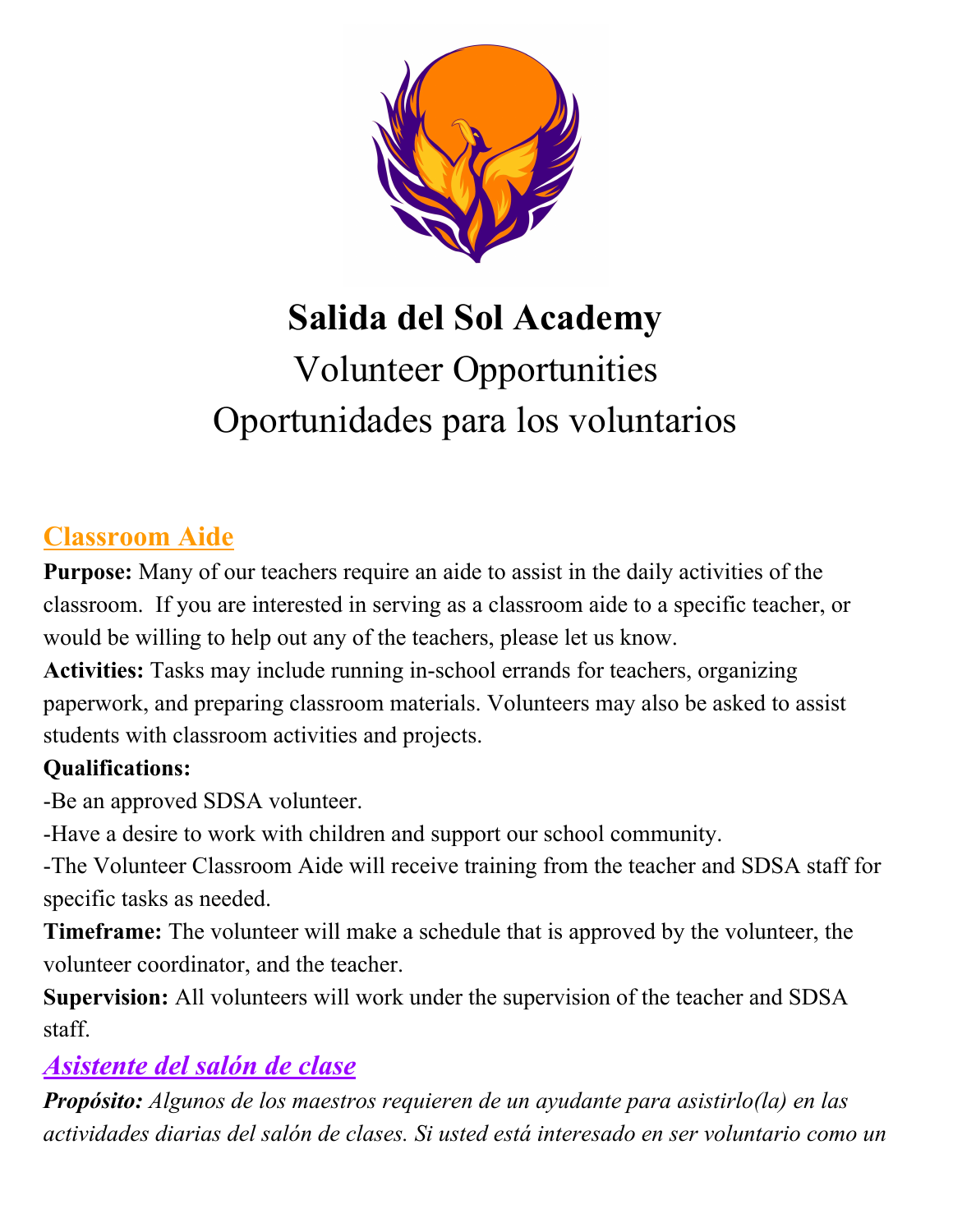*ayudante del salón de clases para un maestro en específico, o si estaría disponible para ayudar a cualquier maestro, favor de avisarnos.*

*Actividades: Las tareas pueden incluir mandados, organización de papeles, y preparación de materiales para la clase. También se le puede pedir ayudar a los estudiantes con los actividades y proyectos de la clase.*

#### *Requisitos:*

*-Ser un voluntario aprobado por la Academia Salida del Sol. -Que tenga el deseo de trabajar con niños y apoyar la escuela. -Cuando lo necesite, el voluntario recibirá entrenamiento para las tareas. Las horas: El voluntario hará un horario que sea aprobado por sí mismo, el(la) coordinador(a) de voluntarios y el(la) maestro(a). Supervisión: El voluntario trabajará bajo la supervisión del maestro y/o el personal de la oficina.*

## **Concession Stand Volunteer**

**Purpose:** Volunteers will help run the concession stand in the SDSA cafeteria during sports games and other school events.

### **Activities:**

**-**Collect petty cash bag from the office staff.

-Help prepare and sell food items and drinks.

-Count money and return appropriate change to customers.

-At the end of all events, clean concession stand and store drinks and food in the fridge or cabinets.

-Return petty cash bag to the office staff before leaving the school.

## **Qualifications:**

-Be an approved SDSA volunteer.

-Have a desire to support our school community.

-Be able to handle and count money.

-The Concession Stand Volunteer will receive training from SDSA staff and other volunteers for specific tasks as needed.

**Timeframe:** Timeframe will depend on the sports games and events schedule for the year. Contact the office staff for scheduling information.

**Supervision:** All volunteers will work under the supervision of SDSA staff.

*Voluntario para el concesionario*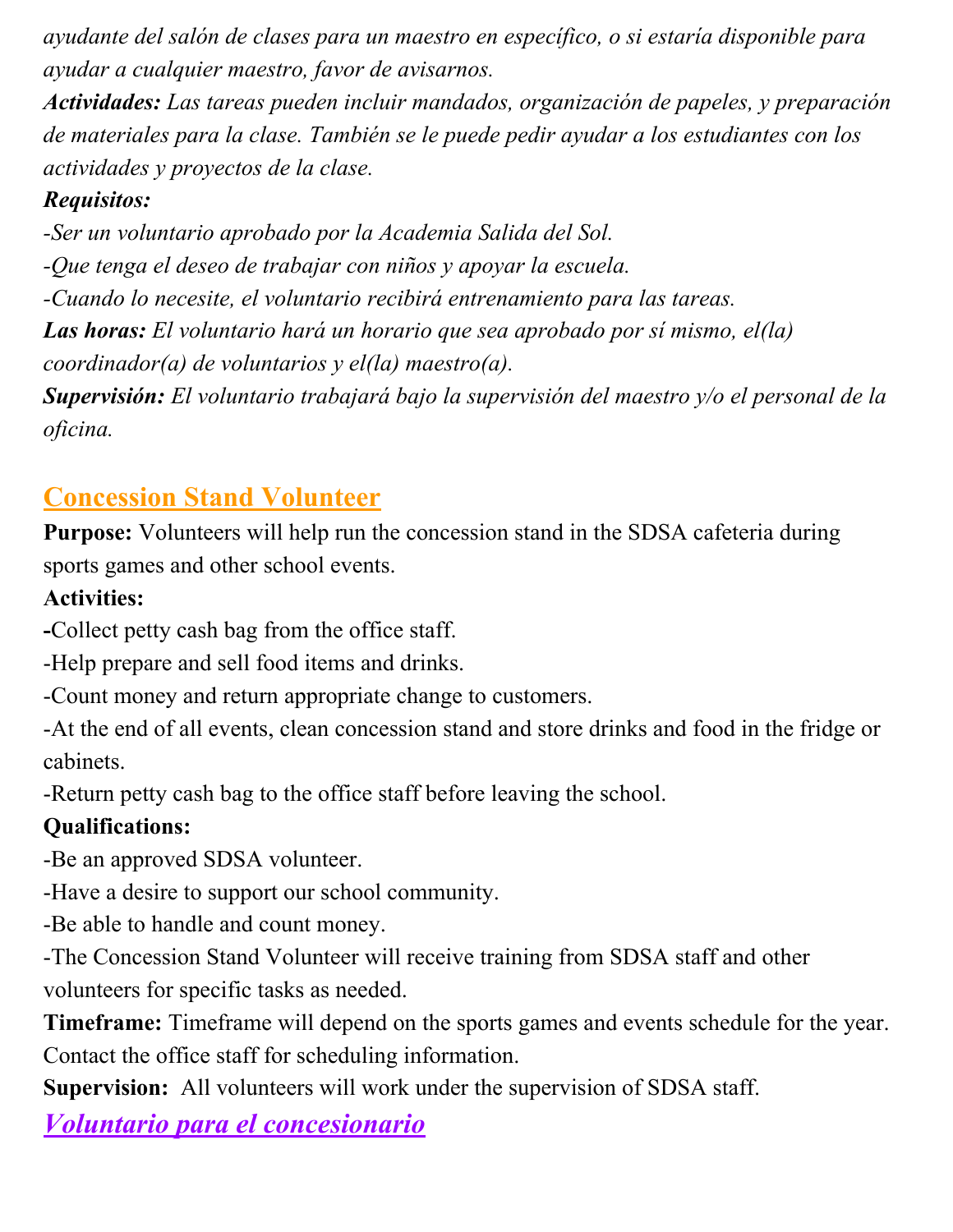*Propósito: Los voluntarios ayudarán a manejar el concesionario en la cafetería de SDSA durante los juegos deportivos y otros eventos escolares.*

#### *Actividades:*

*-Recoger la bolsa de efectivo del personal de la oficina. -Preparar y vender la comida y bebidas.*

*-Contar el dinero y regresar la vuelta apropiada al cliente.*

*-Al final del evento, limpiar el concesionario y guardar bebidas y comida en el refrigadora o los gabinetes.*

*-Regresar la bolsa de efectivo al personal de la oficina al finalizar el turno.*

### *Requisitos:*

*-Ser un voluntario aprobado por Salida del Sol Academy.*

*-Tener el deseo de apoyar la escuela.*

*-Ser capaz de contar dinero.*

*-De ser necesario, el voluntario recibirá entrenamiento para las tareas del concesionario. Horarios: Dependerán de los horarios de los juegos deportivos y eventos de la escuela. Contacte al personal de la oficina para información sobre los eventos. Supervisión: El voluntario trabajará bajo la supervisión el personal de SDSA*

## **Lamination Volunteer**

**Purpose:** Volunteers will have one shift a week at the school in order to laminate projects for SDSA teachers and staff.

## **Activities:**

**-**Operate laminator in order to laminate projects for teachers.

-Cut out laminated projects.

-Turn in laminated projects to the teacher's mailbox in the work room.

## **Qualifications:**

**-**Must be an approved SDSA volunteer.

-Must be able to commit to a single 3 hour shift once a week, the same time and day each week.

-The volunteer will receive an on-site training on the operation of the school's laminator.

**Timeframe:** 3 hours per week. The volunteer will be able to make their own schedule, as long as they are able to commit to the same time and day each week.

**Supervision:** The volunteer will work under the supervision of the SDSA staff.

*Voluntarios para laminar*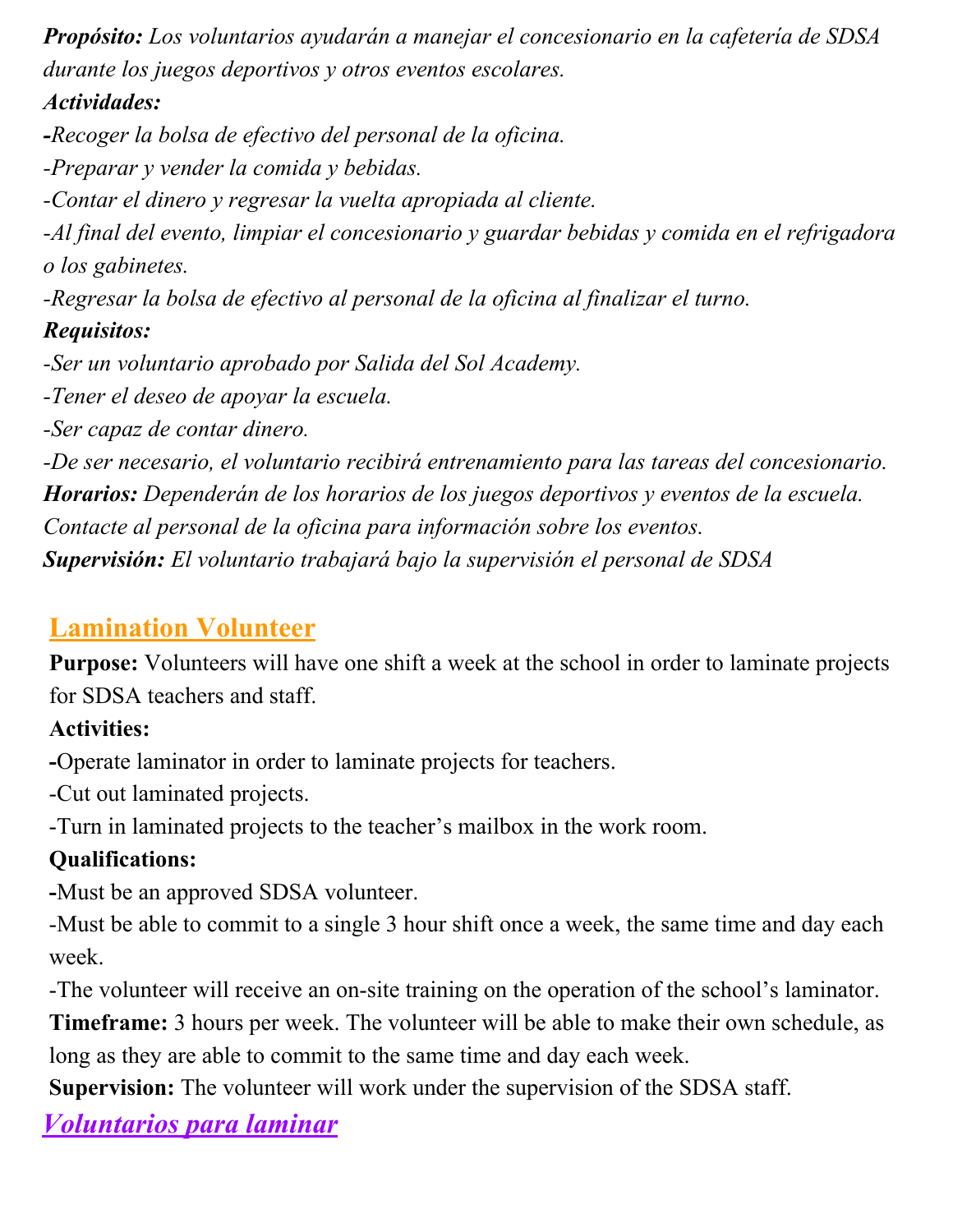*Propósito: Los voluntarios vendrán a la escuela una vez cada semana para laminar los proyectos de maestros y el personal de SDSA.*

### *Tareas:*

*-Manejar el laminador para laminar los proyectos.*

*-Cortar los proyectos a la vez que están laminados.*

*-Entregar los proyectos al buzón del maestro apropiado.*

## *Requisitos:*

*-Ser un voluntario aprobado por la Academia Salida del Sol*

*-Comprometerse a un turno de 3 horas semanalmente, el mismo tiempo y día cada semana.*

*-El voluntario recibirá entrenamiento para manejar el laminador.*

*Horarios: 3 horas semanalmente. El voluntario hará su propio horario con el/la coordinador/a de voluntarios.*

*Supervisión: El voluntario trabajará bajo la supervisión del personal de la Academia Salida del Sol.*

## **Library/Office Aide**

**Purpose:** Salida del Sol Academy is looking for dedicated volunteers to help our office and library staff ensure that the school's day-to-day operations run smoothly.

 **Activities:** Tasks may include filing, copying, and general maintenance of the library and office spaces. Duties may vary depending on school events and the ever-changing needs of our school throughout the year.

## **Qualifications:**

-Be an approved SDSA volunteer.

-Have a desire to work with children and support our school community.

-The volunteer will receive training from the school librarians and SDSA staff for specific tasks as needed.

**Timeframe:** The volunteer will make a schedule that is approved by all parties including the volunteer, the volunteer coordinator, and the office/library staff.

**Supervision:** The volunteer will work under the supervision of the SDSA teachers and staff.

## *Ayudante de la Oficina / la Biblioteca*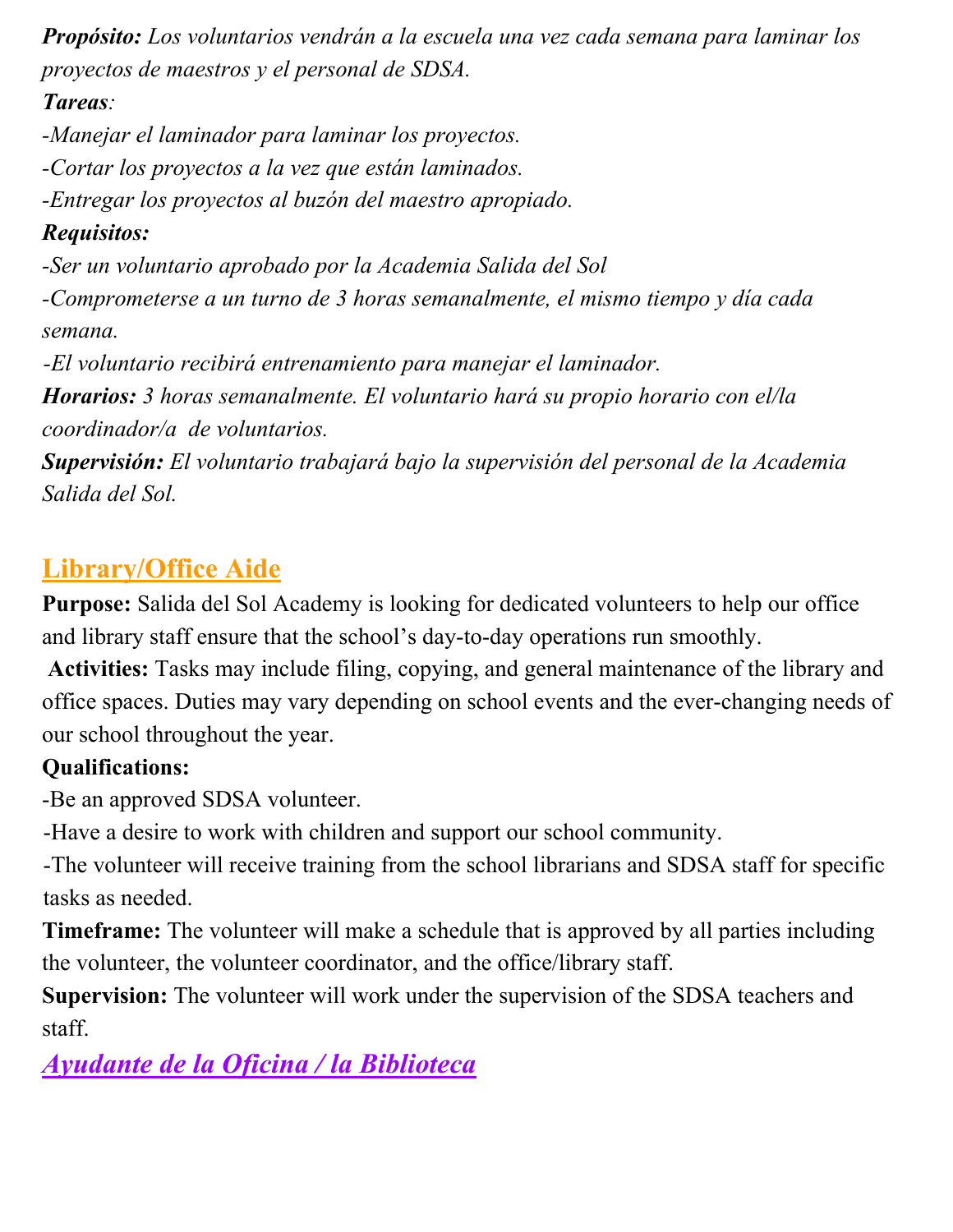*Propósito: La Academia Salida del Sol siempre está buscando voluntarios dedicados a ayudar al personal de nuestra oficina y la biblioteca, asegurando que las operaciones de un día de escuela transcurren tranquilamente.*

*Actividades: Las tareas pueden incluir archivo de documentos, hacer copias, y mantenimiento general de la biblioteca y la oficina. Las funciones pueden variar dependiendo de eventos escolares y las necesidades cambiantes de nuestra escuela durante todo el año.*

### *Requisitos:*

*-Ser un voluntario aprobado de la Academia Salida del Sol. -Que tenga el deseo de trabajar con niños y apoyar la escuela. -Cuando lo necesite, el voluntario recibirá entrenamiento para las tareas. Las horas: El voluntario hará un horario lo que es aprobado por su mismo, el(la) coordinador(a) de voluntarios y el personal de la oficina o la biblioteca. Supervisión: El voluntario trabajará bajo la supervisión del personal de la Academia Salida del Sol.*

## **Field Trip Chaperones**

**Purpose:** Field trip chaperones will attend a school field trip and monitor a group of students, helping to ensure that the trip is organized, safe, and fun!

## **Possible Activities:**

**-**Monitor a group of students, making sure that all students assigned to your group are safe and accounted for.

-Enforce rules and appropriate behavior established by the teacher and student handbook. -Refer students to teachers when disciplinary consequences are needed.

## **Qualifications:**

-Field trip chaperones must be SDSA parents, grandparents, or guardians. Exceptions must be approved by the school director.

-Potential chaperones must be approved by the teacher(s) hosting the field trip.

**Timeframe:** The timeframe for field trips may vary. Please ask your student's teacher for scheduling information.

**Supervision:** The chaperone will work under the supervision of the SDSA teachers and staff.

## *Acompañantes para viajes escolares*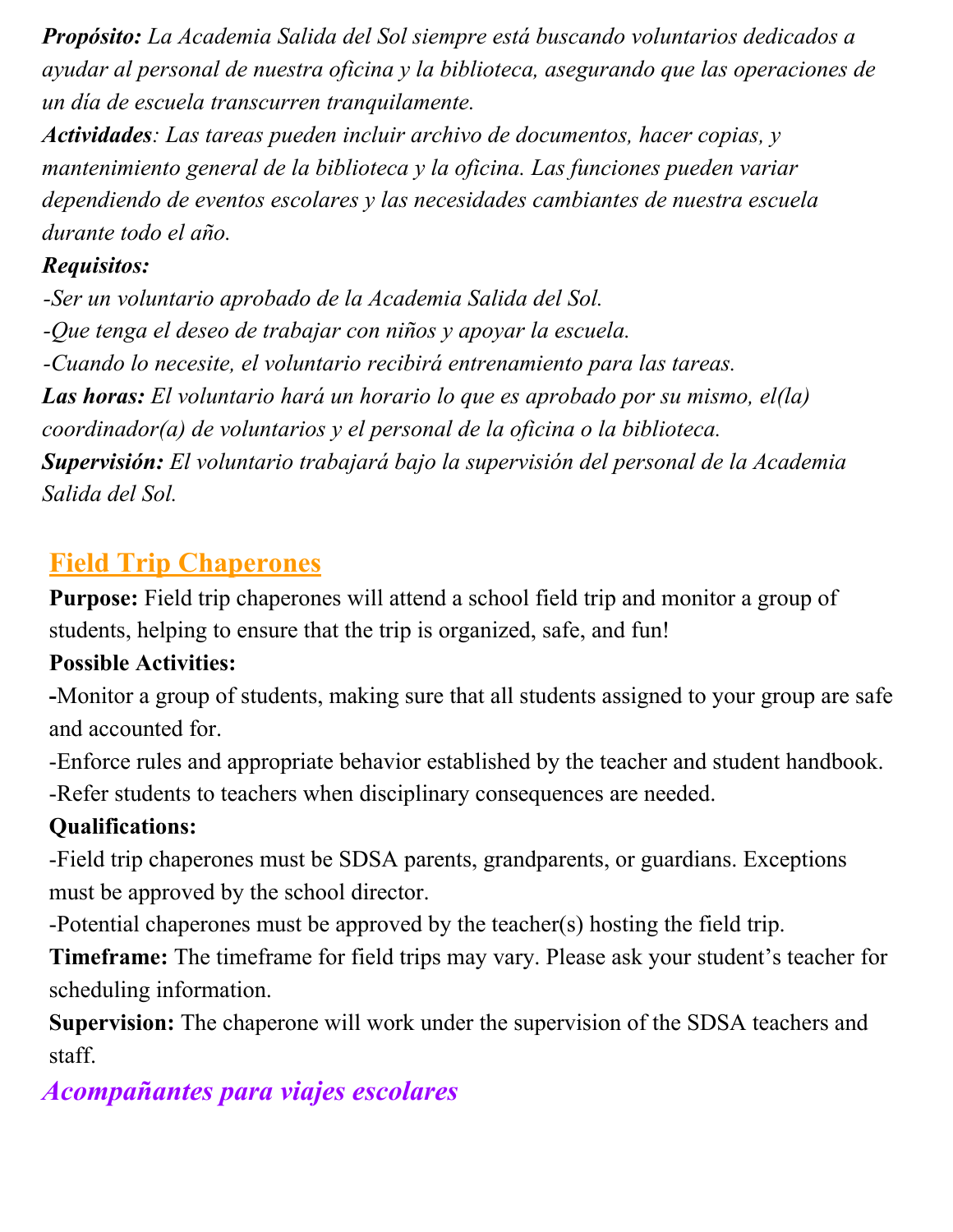*Propósito: Los acompañantes asistirán un viaje escolar y ayudar a monitorizar un grupo de estudiantes, asegurando que el viaje sea organizado, seguro y divertido! Actividades:*

*-Monitorizar un grupo de estudiantes, asegurar que los estudiante en su grupo estén seguros y presentes.*

*-Hacer cumplir las reglas y comportamiento apropiado establecidos por el/la maestro/a y el manual de estudiantes.*

*-Dirigir los estudiantes a los maestros cuando necesiten acción disciplinaria para su comportamiento.*

#### *Requisitos:*

*-Ser un padre, una madre, abuelo/a, o un/una guardián de algún estudiante de SDSA. -Ser aprobado por el/la maestro/a que este dirigiendo el viaje escolar.*

*Horarios: Pregunte al maestro para el horario del viaje escolar.*

*Supervisión: El voluntario trabajará bajo la supervisión del personal y los maestros de la Academia Salida del Sol.*

## **Field Day Volunteers**

**Purpose:** Field day volunteers will help support students and staff in a variety of ways in order to make this event fun and safe!

#### **Possible Activities:**

-Setting up the field and games.

-Running game stations: explaining the game to students, and making sure the games are organized.

-Filling water buckets for certain games, and filling drinking water buckets periodically. -Returning all equipment inside once field day is over.

## **Qualifications:**

**-**The volunteer must have the desire to work with children and the ability to work in a loud environment.

**-**Dress for the weather! Make sure you bring plenty of water and sunscreen.

**Timeframe:** Field Day scheduling will be announced later in the school year. Please contact our office staff or Athletic Director in the spring for Field Day scheduling information.

**Supervision:** Volunteers will work under the supervision of the Athletic Director, the Volunteer Coordinator, and other SDSA staff members.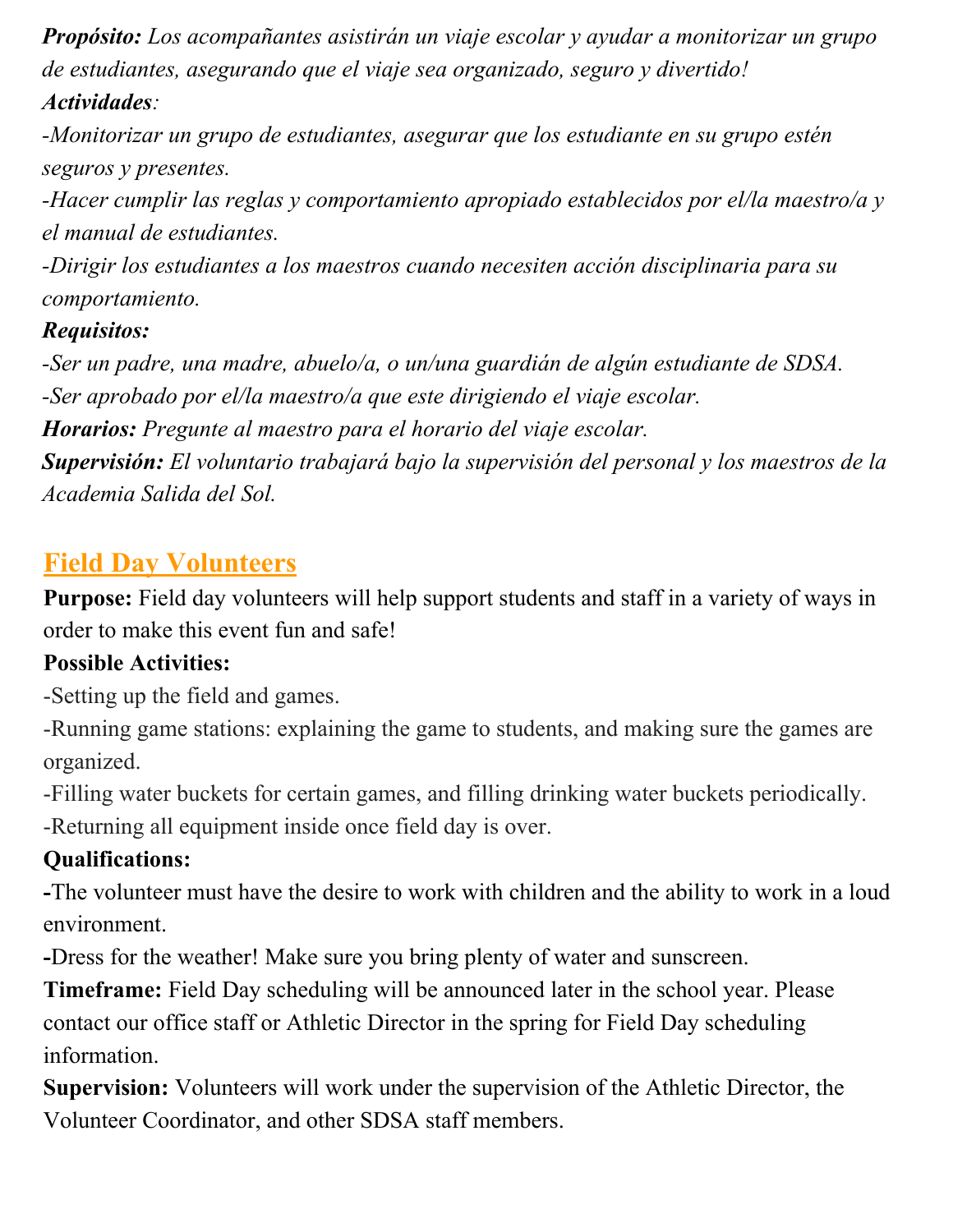## **Voluntarios para el día de campo de SDSA**

*Propósito: Los voluntarios del día de campo ayudarán a los estudiantes y el personal de SDSA para asegurarse que este evento es seguro y divertido.*

## *Actividades:*

*-Preparar el campo y los juegos.*

*-Dirigir estaciones de juegos: explicar el juego a los estudiante y asegurar que el juego es divertido y organizado.*

*-Llenar palos de agua para juegos y también para tomar.*

*-Ayudar limpiar el campo después de los actividades del día.*

## *Requisitos:*

*-Se debe tener el deseo de trabajar con niños y la habilidad de trabajar en un ambiente ruidoso.*

*-Llevar ropa apropiada para el tiempo! Traiga agua y bloqueador de sol.*

*La fecha y horas: Anunciaremos la fecha y horas para el día de campo en la primavera. Contacte al personal de la oficina o al/la director/a de deportes para información. Supervisión: El voluntario trabajará bajo la supervisión de la directora de atléticos, la coordinadora de voluntarios y otros miembros del personal.*

## **Lunch Monitors**

**Purpose:** The volunteer lunch monitor will help our Salida del Sol Academy staff maintain a safe, clean, and organized cafeteria for students during the school's lunch time.

## **Activities:**

-Ensure that each student has their food and that they remain in their assigned seats.

-Assist students in retrieving condiments, utensils, napkins and in cleaning up after themselves.

-Help clean tables and any spills in between each grade's lunch and after all lunches have finished.

-Interact with the students in order to help us make Salida del Sol Academy a safe and fun learning environment!

## **Qualifications:**

-Must be an approved SDSA volunteer.

-The volunteer must have the desire to work with children and the ability to work in a loud environment.

-All volunteer lunch monitors will receive a brief on-site training for the position.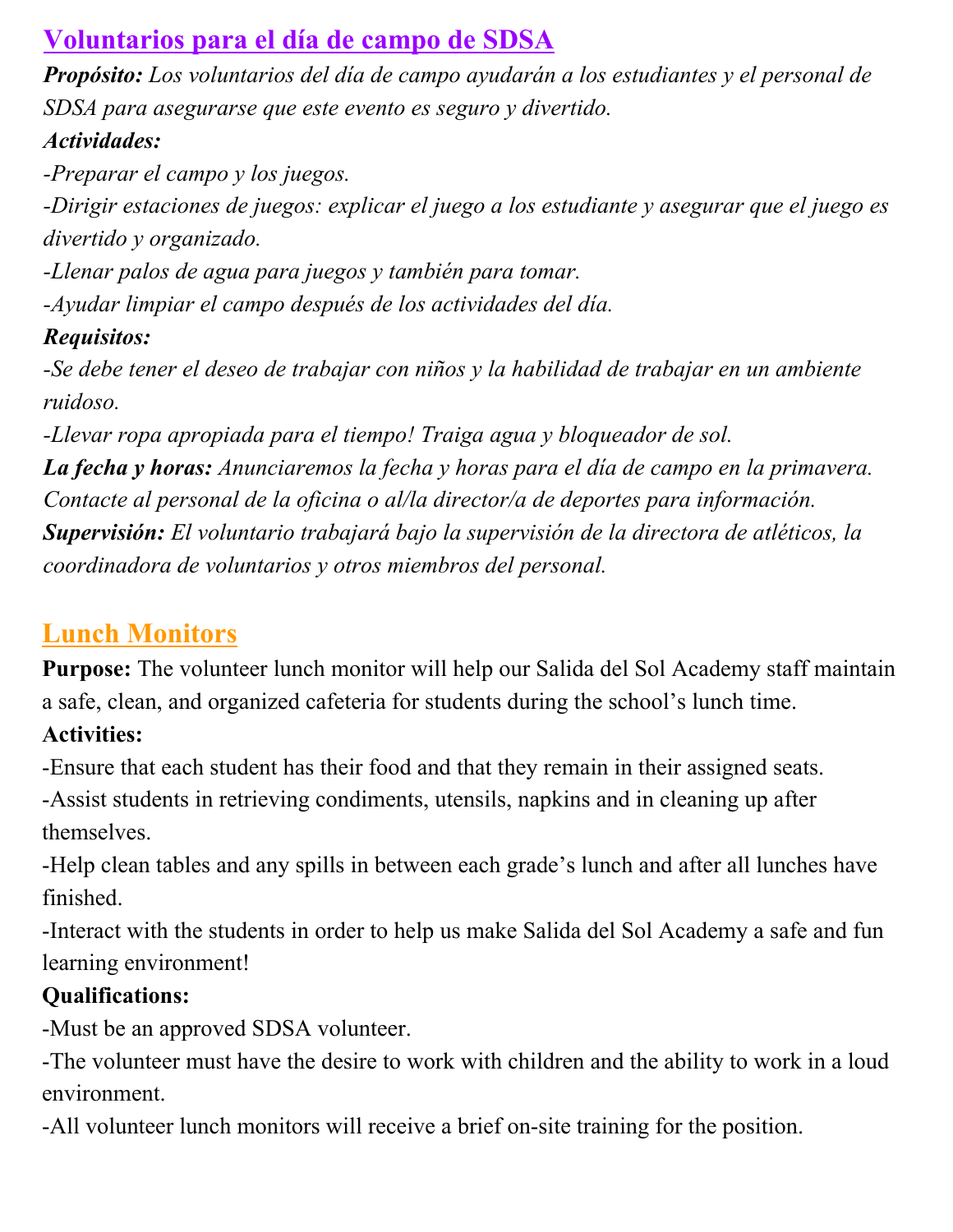**Timeframe:** Lunch monitors will volunteer during the student's lunch schedule. It is preferable that the volunteer commit to at least one shift per week. If you are unable to commit to a weekly shift, scheduling arrangements can be made with our volunteer coordinator.

**Supervision:** The volunteer will be working under the supervision of our security director and school monitors.

## *Supervisor/a durante las horas del almuerzo*

*Propósito: El voluntario ayudará a los monitores de la Academia Salida del Sol para asegurar que la cafetería sigue siendo un lugar seguro, limpio, y organizado durante las horas de almuerzo.*

#### *Actividades:*

*-Asegurar que todos los estudiantes tengan su comida y queden sentados en sus sillas asignados.*

*-Ayudar a los estudiantes a conseguir condimentos, servilletas, y tenedores y limpiar después de comer.*

*-Ayudar a limpiar la cafetería después del almuerzo de cada grado.*

*-Interactuar con los estudiantes para que la Academia Salida del Sol siga siendo un lugar de aprendizaje seguro y divertido!*

### *Requisitos:*

*-Ser un voluntario aprobado por la Academia Salida del Sol.*

 *-Se debe tener un deseo de trabajar con niños y la habilidad de trabajar en un ambiente ruidoso.*

 *-El voluntario recibirá un entrenamiento para esta posición.*

*Las horas: el horario de la posición es durante las horas de almuerzo de los estudiantes. Es preferible que el voluntario(a) venga hacer un turno semanalmente. Si no puede comprometerse para un turno semanalmente, se puede hacer un horario con la coordinadora de voluntarios.*

*Supervisión: El voluntario trabajará bajo la supervisión el director de seguridad y los monitores de la escuela.*

## **Monitors for Math and Reading Interventions**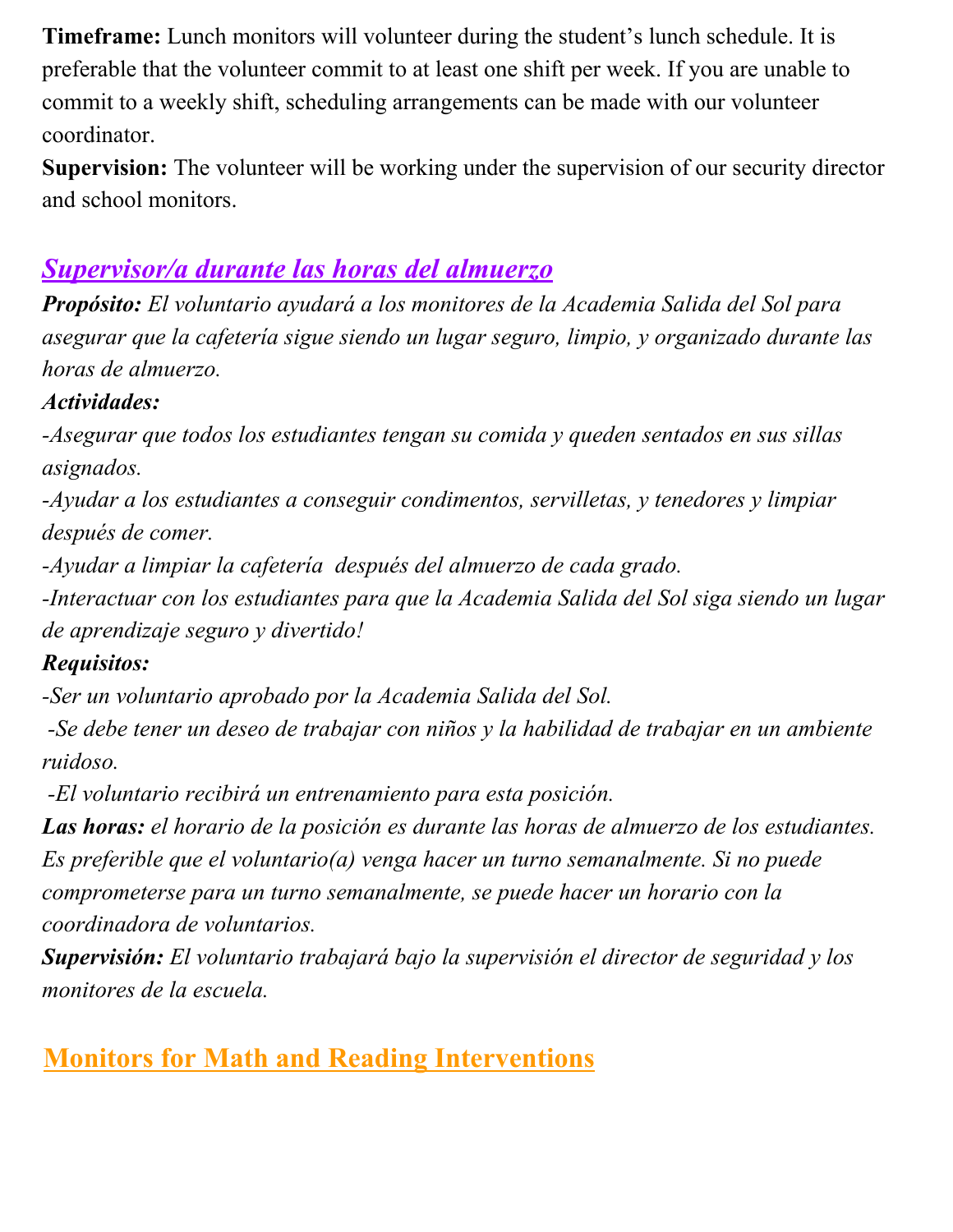**Purpose:** The volunteers will set up a weekly schedule in order to help monitor a group of students, grades 1-4, while the students work independently on math or reading interventions on their chromebooks.

### **Activities:**

-Monitor students in order to ensure that they are on task and that their behavior is within the parameters of the student handbook.

-With the support of SDSA staff, help to troubleshoot any problems students may have with their chromebooks or the intervention program.

-Report to SDSA staff if there are any problems with student behavior, as well as any technological problems that occur.

## **Qualifications:**

-Must be an approved SDSA volunteer

-Able to read, write, and speak English fluently.

-Basic computer skills.

-Must have a desire to work with children.

-All volunteers will receive an on-site training for this position.

**Timeframe:** Please contact our office staff or administrators for intervention schedules. The volunteer must be able to commit to a weekly schedule, volunteering the same time and day each week. It is preferable that the volunteer commit to at least two shifts per week.

**Supervision:** The volunteers will work under the supervision of Salida del Sol Academy teachers and administration.

## *Supervisor durante los intervenciones de matemáticas y lectura*

*Propósito: Los voluntarios vendrá semanalmente consistentemente para ayudar a monitorizar un grupo de estudiantes, grados 1 a 4, mientras trabajen independientemente en las intervenciones de matemáticas o lectura en sus computadoras.*

## *Actividades:*

*-Monitorizar a los estudiantes para asegurarse que mantengan la concentración y se comporten bien.*

*-Con el apoyo del personal de la Academia Salida del Sol, solucionar los problemas que tengan los estudiantes con sus computadoras o con el programa de intervención. -Informar al personal de la Academia Salida del Sol sobre problemas del portamiento de*

*los estudiantes y problemas con las computadoras.*

## *Requisitos:*

*-Ser un voluntario aprobado por la Academia Salida del Sol.*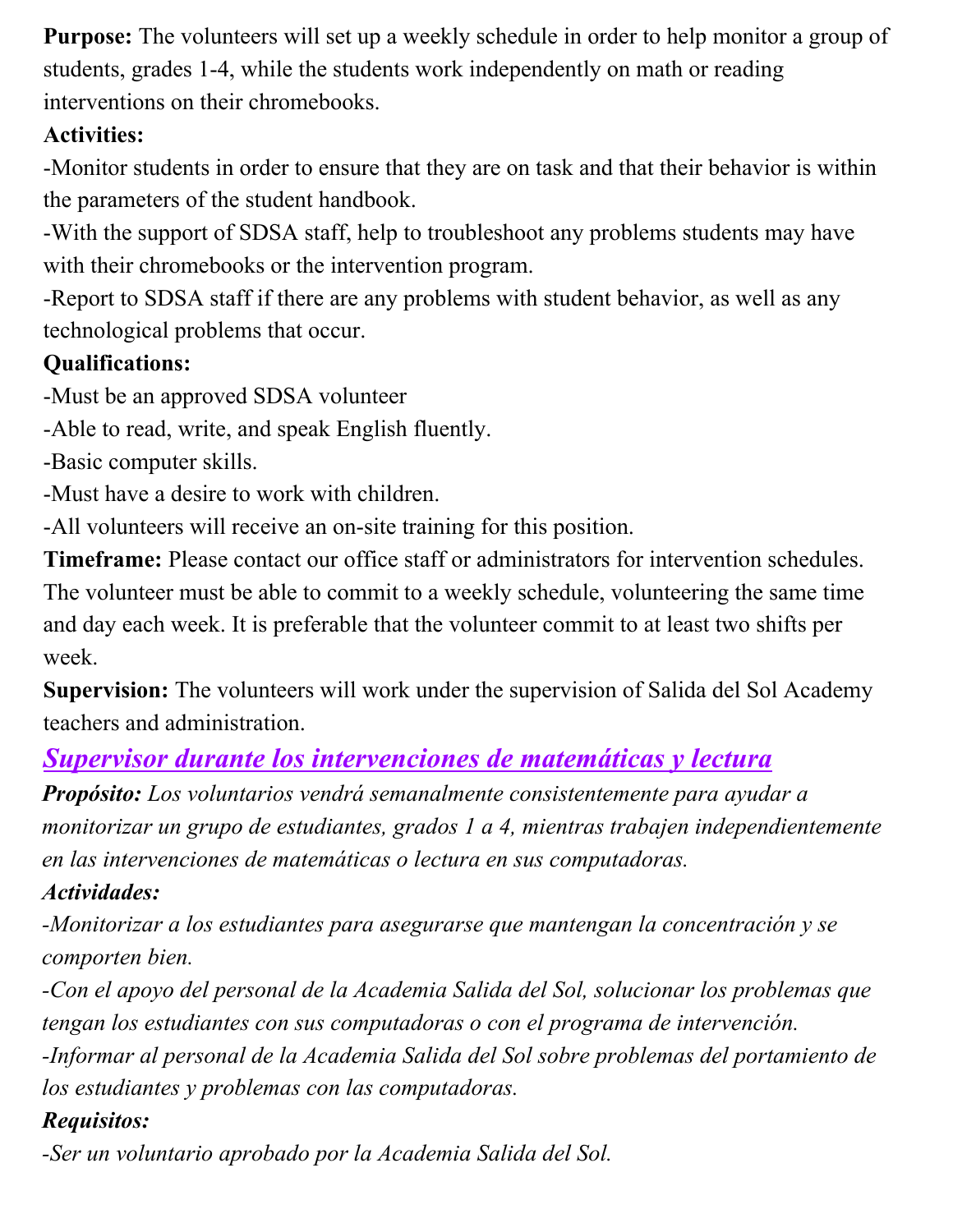*-Que tenga la habilidad de leer, escribir, y hablar ingles.*

*-Que tenga habilidades básicas en sistemas computadoras.*

*-Que tenga el deseo de trabajar con los niños.*

*-Los voluntarios recibirán un entrenamiento para esta posición.*

*Las horas: Contacte al personal de la oficina o a la administración para el horario de intervenciones. Los voluntarios debe venir las mismas horas y días cada semana. Es preferible que el voluntario trabaje por lo menos dos días cada semana. Supervisión: El voluntario trabajará bajo la supervisión de los maestros y la administración de la Academia Salida del Sol.*

## **Reading Volunteers for Read Across America**

**Purpose:** Read Across America is a nation wide reading celebration that takes place annually on March 2—Dr. Seuss's birthday! Volunteers will help SDSA students, teachers, and community members celebrate this event by reading to students in the classrooms.

### **Activities:**

**-**Read short stories to students in different classrooms (volunteers will spend 30 minutes in each classroom).

-Help teachers implement other Read Across America activities.

-SDSA will provide books for volunteer readers.

### **Qualifications:**

-Be an approved SDSA Volunteer.

-Able to read, write, and speak English and/or Spanish fluently.

-Have the desire to work with children and help our students celebrate the love for reading! **Timeframe:** The Read Across America event will be held on March 2nd, 8:00am-4:00pm at Salida del Sol Academy. Reading volunteers will volunteer for a minimum of 30 minutes.

**Supervision:** The reading volunteers will work under the supervision of Salida del Sol Academy teachers and administration.

## *Voluntarios de lectura para el día de Leer por América*

*Propósito: Leer por América es un evento dedicado a celebrar la lectura por toda la nación anualmente el 2 de marzo— el cumpleaños de Dr. Seuss! Los voluntarios ayudarán a los estudiantes, maestros y miembros de la comunidad de SDSA celebrar este evento en leer a los estudiantes en las salones de clases. Actividades:*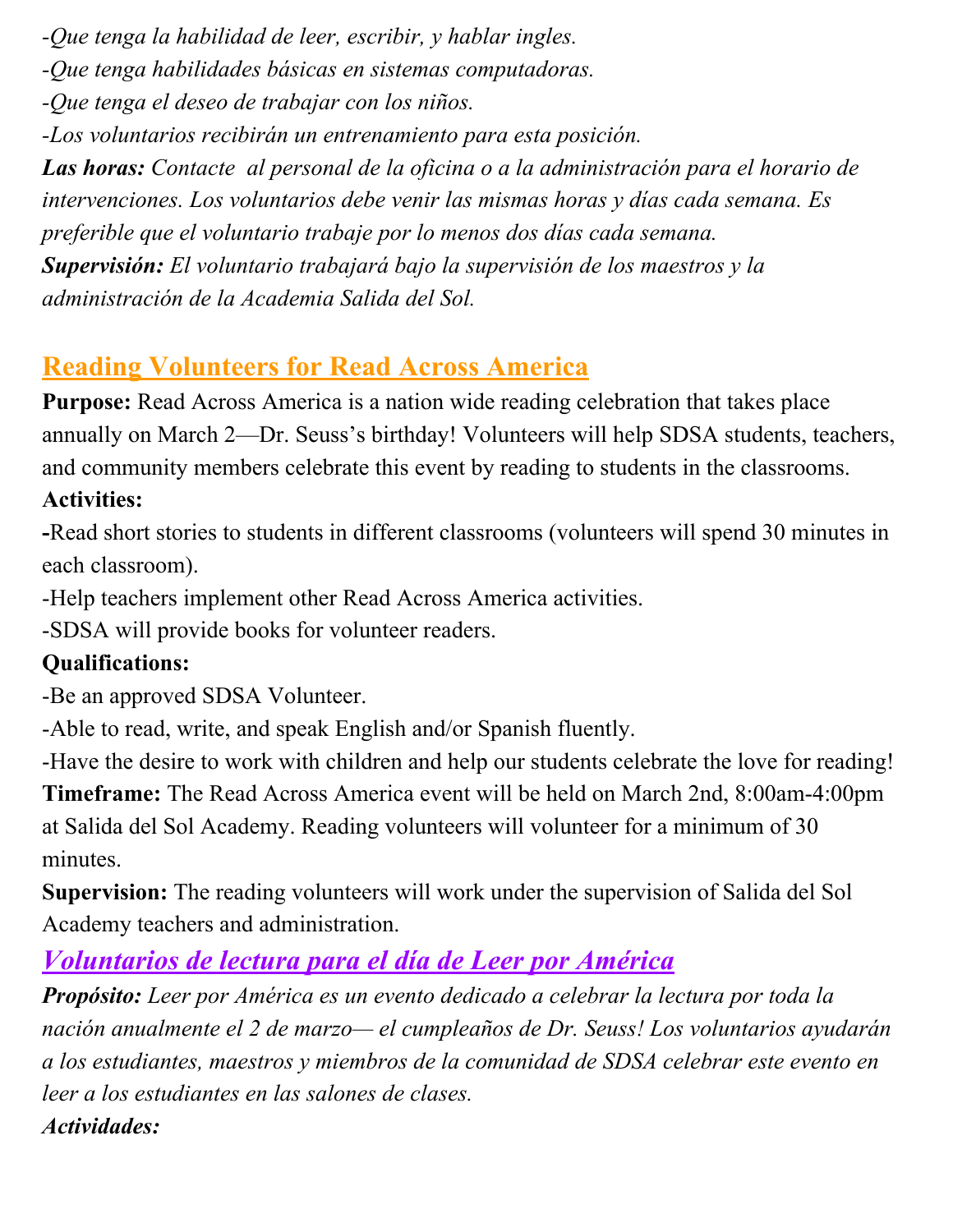*-Leer cuentos cortos a los estudiantes en clases diferentes (los voluntarios pasarán 30 minutos en cada salón).*

*-Ayudar a los maestros implementar otras actividades de Leer por América. -SDSA proveerá libros para los voluntarios.*

### *Requisitos:*

*-Ser un voluntario aprobado por la Academia Salida del Sol. -Que tenga la habilidad de leer, escribir, y hablar inglés o español. -Que tenga el deseo de trabajar con los niños y celebrar la lectura! Las horas: El evento de leer por América se realizará el 2 de marzo, 8:00am-4:00pm en la Academia Salida del Sol. Los voluntarios deben comprometerse a 30 minutos durante el día.*

*Supervisión: Los voluntarios trabajarán bajo la supervisión de los maestros y la administración de la Academia Salida del Sol.*

## **Second Language Acquisition Volunteer (English or Spanish)**

**Purpose:** The volunteer will be assigned to a classroom and their main focus will be assisting students who are learning either English or Spanish.

#### **Possible Activities**

- -Assist students in completing their English or Spanish language activities and projects. -Help students learn and practice their English or Spanish vocabulary.
- -Generally assist the teacher with the daily classroom activities. Tasks may include running errands, organizing paperwork, and preparing classroom materials.

### **Qualifications:**

-Be an approved SDSA volunteer.

-Able to read, write, and speak English and/or Spanish at an advanced or fluent level.

-Have a desire to work with children and support our school community.

-The volunteer classroom aide will receive training from the teacher and SDSA staff for specific tasks as needed.

**Timeframe**: The hours for this position will depend on the classroom that the volunteer is assigned to. The volunteer should be able to commit to volunteering at least one day per week.

**Supervision:** Volunteers will work under the supervision of the teachers whose classroom the are working in.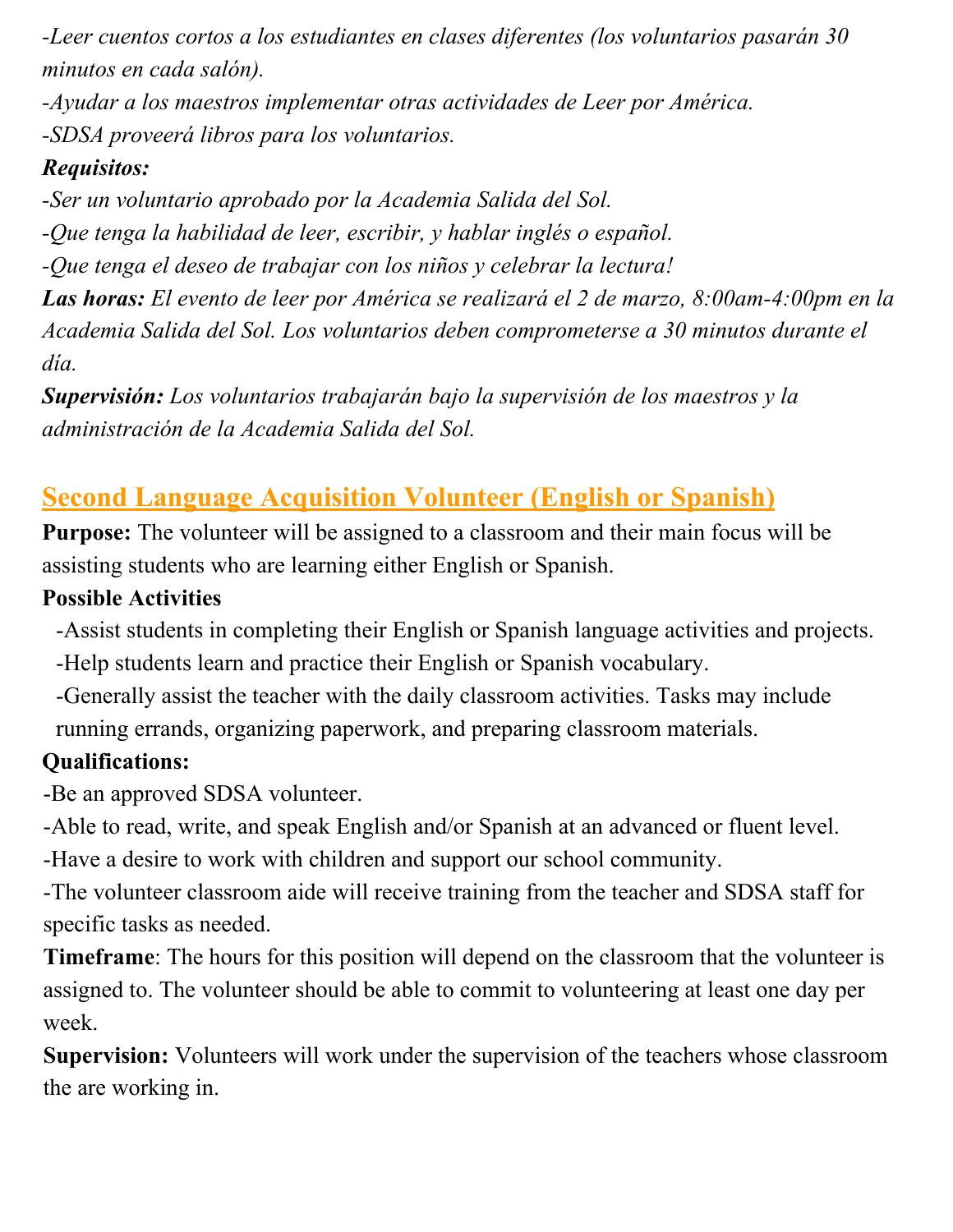## *Voluntario para la adquisición de un idioma como segundo lenguaje (Ingles o Español)*

*Propósito: El voluntario ayudará a los estudiantes a quienes están aprendiendo el ingles o el español.*

#### *Actividades:*

*-Ayudar a los estudiantes hacer las actividades y proyectos en inglés o español. -Ayudar a los estudiantes a aprender y practicar el vocabulario de inglés o español. -Atender al maestro con las tareas diarias de la clase. Las tareas pueden incluir archivo de documentos, hacer copias, y mantenimiento general de la biblioteca y la oficina. Requisitos:*

*-Ser un voluntario aprobado por la Academia Salida del Sol.*

*-Ser capaz de leer, escribir y hablar en inglés o español con un nivel avanzado.*

*-Que tenga el deseo de trabajar con niños y apoyar la escuela.*

*-Cuando lo necesite, el voluntario recibirá entrenamiento para las tareas.*

*Las horas: Es preferible que el voluntario trabaje por lo menos un día cada semana. Supervisión: El voluntario trabajará bajo la supervisión del maestro.*

## **Tutors for SDSA After-School Program**

**Purpose:** Volunteers will assist teachers in tutoring 3rd-5th grade students during an after-school program at Salida del Sol Academy; most students in the program are English language learners. Students will receive tutoring for reading and language arts and all instruction will be done in English.

#### **Activities:**

-Help monitor students as they arrive for tutoring and when they are dismissed after the program.

-Assist teachers during instruction time.

-Answer questions that students have regarding their school work.

-Help students complete their language arts homework and activities.

## **Qualifications:**

-Be an approved SDSA Volunteer.

-Able to read, write, and speak English fluently.

-Have the desire to work with children and help our students succeed!

**Timeframe:** The after-school program will run Monday through Thursday. Volunteers are needed from 4:00pm-5:45pm in order to help monitor students as they arrive and depart as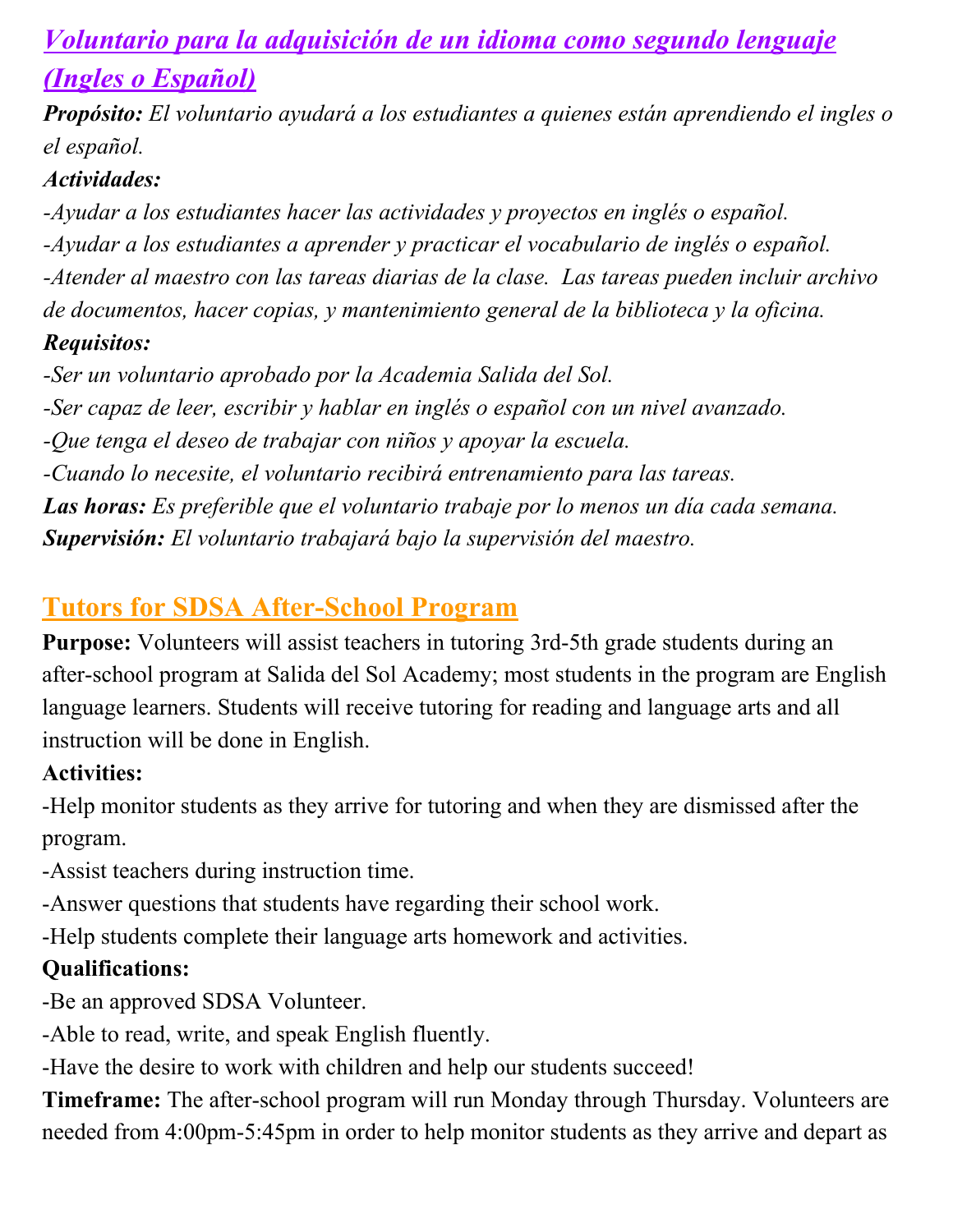well as assist during actual instruction. It is preferable that volunteers commit to at least one shift per week.

**Supervision:** The volunteers will work under the supervision of Salida del Sol Academy teachers and staff.

## *Tutoría después de la escuela*

*Propósito: Los voluntarios ayudarán a los maestros dando clases particulares de inglés y lectura a estudiantes de tercer, cuarto y quinto grado durante un programa después de escuela en Salida del Sol Academy. La mayoría de los estudiantes inscritos en el programa son aprendices del lenguaje inglés. Toda las instrucciones se harán en inglés. Actividades:*

*-Supervisar a los estudiantes cuando lleguen y cuando se vayan.*

*-Ayudar a los maestros durante las horas de instrucción.*

*-Contestar las preguntas de estudiantes sobre sus tareas.*

*-Ayudar a los estudiantes mientras ellos hacen sus tareas y las actividades de inglés y lectura.*

#### *Requisitos:*

*-Ser un voluntario aprobado por la Academia Salida del Sol.*

*-Que tenga la habilidad de leer, escribir, y hablar ingles.*

*-Que tenga el deseo de trabajar con los niños.*

*Las horas: El programa de tutoría se realiza de lunes a jueves, 4:00pm-5:45pm. Es preferible que los voluntarios se comprometan a laborar por lo menos un día cada semana.*

*Supervisión: Los voluntarios trabajarán bajo la supervisión de los maestros y el personal de la Academia Salida del Sol*

## **Weld Food Bank Mobile Pantry Volunteers**

Every 1st Monday of the month Salida del Sol Academy hosts the Weld Food Bank and their Mobile Food Pantry as they distribute food to the families in our community. We are in need of caring volunteers to help with this effort. Volunteers are needed from 3:00pm - 5:00pm. Volunteers may sign in directly with the mobile food pantry in the SDSA parking lot.

*Se busca voluntarios para los días de distribución del Food Bank*

*El primer lunes de cada mes la Academia Salida del Sol es anfitrión del Weld Food Bank y su Mobile Food Pantry para que se puede distribuir la comida a las familias en nuestra*